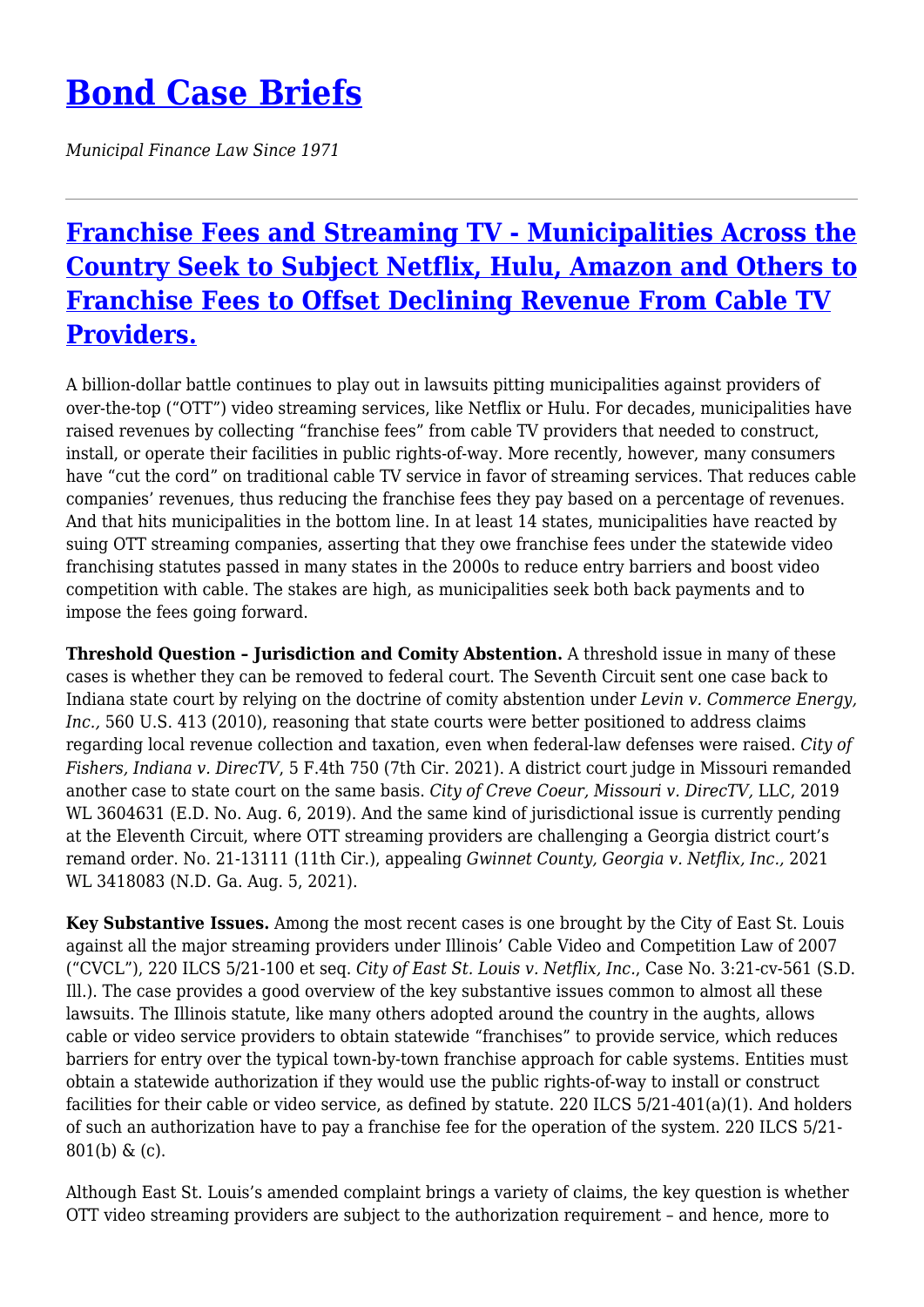the economic point, subject to the franchise fee obligation. The OTT providers recently filed motions to dismiss the amended complaint, making the full range of arguments they have made in similar cases nationwide. The main positions are that:

- OTT providers do not construct, install, or operate physical facilities in the public right-of-way, and so need not obtain a statewide authorization (or pay a franchise fee);
- OTT providers do not provide "video programming" under the CVCL, in that they do not control programming in the same
- way as a typical TV broadcaster; OTT providers do not operate a "video system" under the CVCL because they do not operate any facility in the public right-of-way, but rather hand streaming traffic over to the internet service providers that have facilities there;
- OTT providers' service is provided via the "public internet," and therefore they fall within the statutory exemption that prevents them from being deemed video service providers under the CVCL;
- The CVCL does not authorize a private right of action by municipalities, but rather has an express enforcement mechanism through the Illinois Attorney General;
- The City's claims are preempted by the federal Cable Act, which bars local franchise fees for OTT providers; andThe City's claims are barred by the First Amendment because they would impose an authorization requirement and fee on OTT streaming video providers, which would be an unlawful prior restraint on their ability to distribute video content, a discriminatory tax (because OTT music, literature, or news providers would not face the same duties), and an excessive fee on their right to speak.

**Decisions to Date.** Aside from the jurisdictional decisions noted above, rulings in these cases to date fall into three categories:

*Certified Question to State Court:* In Ohio and Tennessee, district courts have certified questions to the state supreme courts, asking them to decide whether the OTT streaming providers are "video service providers" under the relevant state statutes (and, in Ohio, whether there is a private right of action to enforce the statutes). *City of Maple Heights, Ohio v. Netflix, Inc.*, 2021 WL 2784440 (N.D. Ohio July 2, 2021); *City of Knoxville, Tennessee v. Netflix, Inc.,* No. 3:21-cv-00544 (E.D. Tenn. Sept. 8, 2021).

*Denial of Motions to Dismiss:* Courts in Missouri and Indiana have denied motions to dismiss, but have yet to decide the merits of the cases. *City of Creve Coeur, Missouri v. Netflix Inc.*, No. 18SL-CC02819 (Mo. Cir. Ct. Dec. 30, 2020); *City of Fishers, Indiana v. Netflix Inc.*, No. 49D01-2008-- L-026436 (Marion Sup. Ct. Jan. 18, 2022).

*Merits Decisions for OTT Streaming Companies:* Otherwise, in cases decided on the merits the OTT streaming companies are thus far undefeated at the trial-court level, though two decisions are on appeal (to the Ninth and Eighth Circuits). See *City of Reno, Nevada v. Netflix, Inc.,* 2021 WL 4037491, at \*4-5 (D. Nev. Sept. 3, 2021) (appeal pending, 9th Cir., No. 21-16560) (OTT steaming service fell within statutory exception for service provided via the public internet; also, statute did not authorize a private right of action for municipalities); *City of Ashdown, Arkansas v. Netflix, Inc.,* 2021 WL 4497855, at \*4 (W.D. Ark. Sept. 30, 2021) (appeal pending, 8th Cir., No. 21-3435) (OTT steaming service fell within statutory exception for service provided via the public internet; also, statute did not authorize a private right of action for municipalities); *City of New Boston, Texas v. Netflix, Inc.*, 2021 WL 4771537, at \*5 (E.D. Tex. Sept. 30, 2021) (OTT streaming companies did not hold state-issued franchises, and so could not be subject to municipal franchise fees under Texas statute); *City of Lancaster, California v. Netflix, Inc.,* 2021 WL 4470939, at \*5-12 (Cal. Super. Ct. Sept. 20, 2021) (OTT video sent over third-party internet service provider networks did not